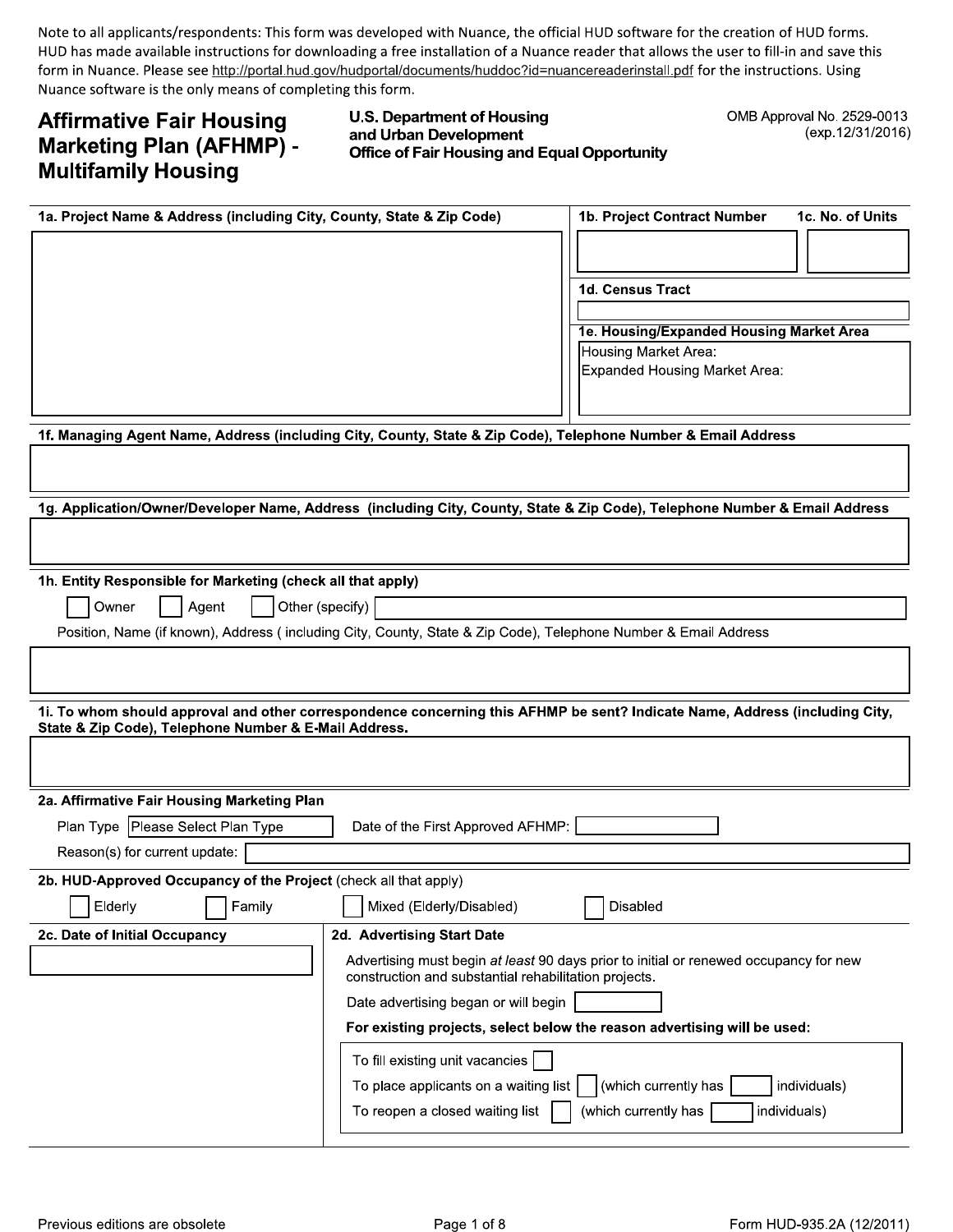| 3a. Demographics of Project and Housing Market Area<br>Complete and submit Worksheet 1.                                                                                                                                                                                                                                                                                                                                             |                                                                                                                                                                                                                                                                                                                                             |  |  |  |  |  |
|-------------------------------------------------------------------------------------------------------------------------------------------------------------------------------------------------------------------------------------------------------------------------------------------------------------------------------------------------------------------------------------------------------------------------------------|---------------------------------------------------------------------------------------------------------------------------------------------------------------------------------------------------------------------------------------------------------------------------------------------------------------------------------------------|--|--|--|--|--|
| <b>3b. Targeted Marketing Activity</b>                                                                                                                                                                                                                                                                                                                                                                                              |                                                                                                                                                                                                                                                                                                                                             |  |  |  |  |  |
| Based on your completed Worksheet 1, indicate which demographic group(s) in the housing market area is/are least likely to apply for the<br>housing without special outreach efforts. (check all that apply)                                                                                                                                                                                                                        |                                                                                                                                                                                                                                                                                                                                             |  |  |  |  |  |
| White<br>American Indian or Alaska Native<br>Asian<br>Black or African American                                                                                                                                                                                                                                                                                                                                                     |                                                                                                                                                                                                                                                                                                                                             |  |  |  |  |  |
| Native Hawaiian or Other Pacific Islander<br>Hispanic or Latino                                                                                                                                                                                                                                                                                                                                                                     | Persons with Disabilities                                                                                                                                                                                                                                                                                                                   |  |  |  |  |  |
| Families with Children<br>Other ethnic group, religion, etc. (specify)                                                                                                                                                                                                                                                                                                                                                              |                                                                                                                                                                                                                                                                                                                                             |  |  |  |  |  |
| 4a. Residency Preference                                                                                                                                                                                                                                                                                                                                                                                                            |                                                                                                                                                                                                                                                                                                                                             |  |  |  |  |  |
| Is the owner requesting a residency preference? If yes, complete questions 1 through 5. Please Select Yes or No<br>If no, proceed to Block 4b.                                                                                                                                                                                                                                                                                      |                                                                                                                                                                                                                                                                                                                                             |  |  |  |  |  |
| (1) Type   Please Select Type                                                                                                                                                                                                                                                                                                                                                                                                       |                                                                                                                                                                                                                                                                                                                                             |  |  |  |  |  |
| (2) Is the residency preference area:<br>The same as the AFHMP housing/expanded housing market area as identified in Block 1e?                                                                                                                                                                                                                                                                                                      | Please Select Yes or No                                                                                                                                                                                                                                                                                                                     |  |  |  |  |  |
| The same as the residency preference area of the local PHA in whose jurisdiction the project is located? Please Select Yes or No                                                                                                                                                                                                                                                                                                    |                                                                                                                                                                                                                                                                                                                                             |  |  |  |  |  |
| (3) What is the geographic area for the residency preference?                                                                                                                                                                                                                                                                                                                                                                       |                                                                                                                                                                                                                                                                                                                                             |  |  |  |  |  |
| (4) What is the reason for having a residency preference?                                                                                                                                                                                                                                                                                                                                                                           |                                                                                                                                                                                                                                                                                                                                             |  |  |  |  |  |
| (5) How do you plan to periodically evaluate your residency preference to ensure that it is in accordance with the non-discrimination<br>and equal opportunity requirements in 24 CFR 5.105(a)?                                                                                                                                                                                                                                     |                                                                                                                                                                                                                                                                                                                                             |  |  |  |  |  |
| Complete and submit Worksheet 2 when requesting a residency preference (see also 24 CFR 5.655(c)(1)) for residency<br>preference requirements. The requirements in 24 CFR 5.655(c)(1) will be used by HUD as guidelines for evaluating<br>residency preferences consistent with the applicable HUD program requirements. See also HUD Occupancy<br>Handbook (4350.3) Chapter 4, Section 4.6 for additional guidance on preferences. |                                                                                                                                                                                                                                                                                                                                             |  |  |  |  |  |
| 4b. Proposed Marketing Activities: Community Contacts<br>Complete and submit Worksheet 3 to describe your use of community<br>contacts to market the project to those least likely to apply.                                                                                                                                                                                                                                        | 4c. Proposed Marketing Activities: Methods of Advertising<br>Complete and submit Worksheet 4 to describe your<br>proposed methods of advertising that will be used to<br>market to those least likely to apply. Attach copies of<br>advertisements, radio and television scripts, Internet<br>advertisements, websites, and brochures, etc. |  |  |  |  |  |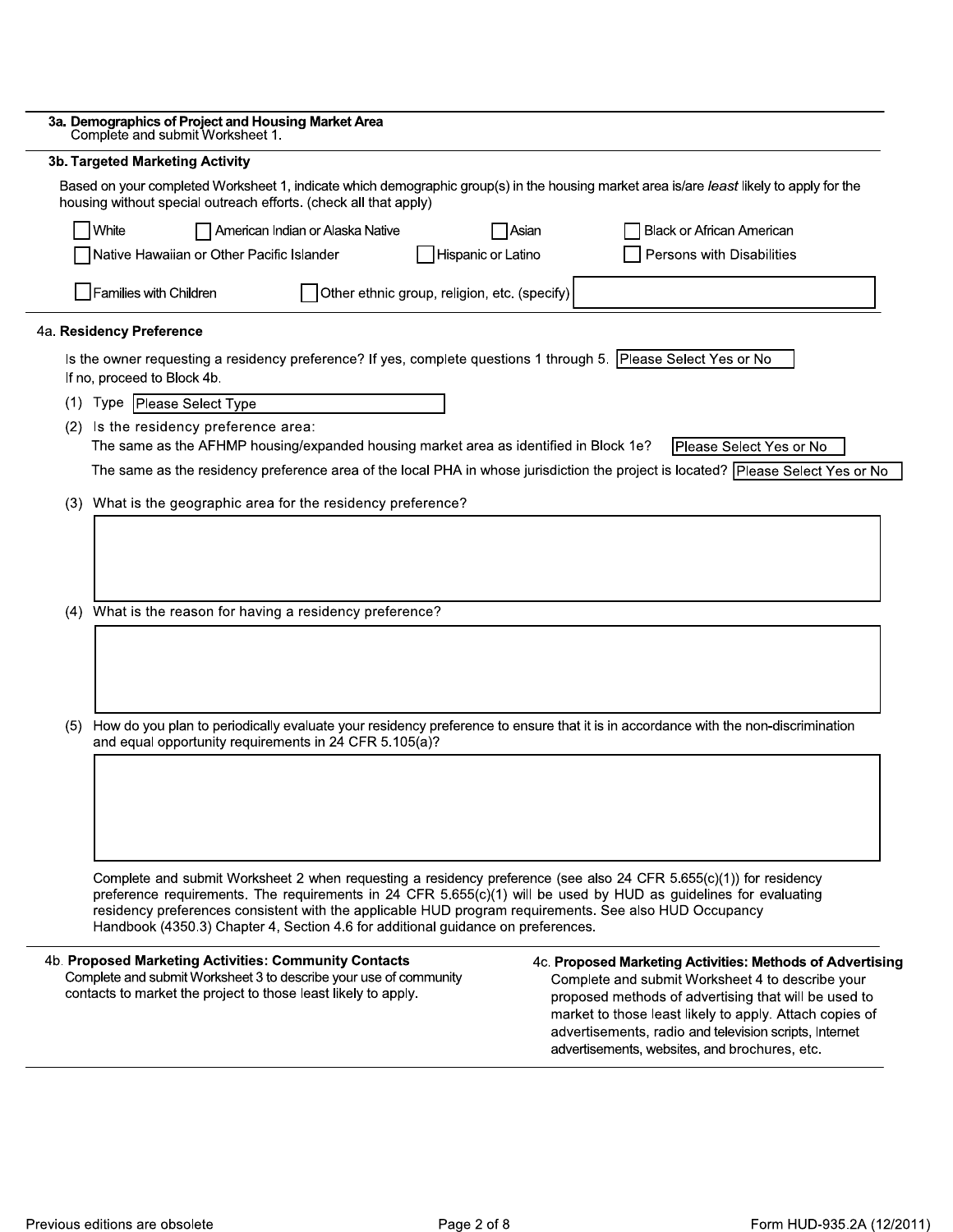| 5a. Fair Housing Poster<br><b>Rental Office</b>                                        | Check below all locations where the Poster will be displayed.<br><b>Real Estate Office</b> | Model Unit          | Other (specify)            | The Fair Housing Poster must be prominently displayed in all offices in which sale or rental activity takes place (24 CFR 200.620(e)).                                                                                                                                           |  |
|----------------------------------------------------------------------------------------|--------------------------------------------------------------------------------------------|---------------------|----------------------------|----------------------------------------------------------------------------------------------------------------------------------------------------------------------------------------------------------------------------------------------------------------------------------|--|
| 5b. Affirmative Fair Housing Marketing Plan<br>where the AFHMP will be made available. |                                                                                            |                     |                            | The AFHMP must be available for public inspection at the sales or rental office (24 CFR 200.625). Check below all locations                                                                                                                                                      |  |
| <b>Rental Office</b>                                                                   | Real Estate Office                                                                         | Model Unit          | Other (specify)            |                                                                                                                                                                                                                                                                                  |  |
| 5c. Project Site Sign                                                                  |                                                                                            |                     |                            | Project Site Signs, if any, must display in a conspicuous position the HUD approved Equal Housing Opportunity logo, slogan, or statement<br>(24 CFR 200.620(f)). Check below all locations where the Project Site Sign will be displayed. Please submit photos of Project signs. |  |
| <b>Rental Office</b>                                                                   | Real Estate Office                                                                         | <b>I</b> Model Unit | <b>Entrance to Project</b> | Other (specify)                                                                                                                                                                                                                                                                  |  |
| The size of the Project Site Sign will be                                              | The Equal Housing Opportunity logo or slogan or statement will be                          |                     | x                          |                                                                                                                                                                                                                                                                                  |  |

6. Evaluation of Marketing Activities<br>Explain the evaluation process you will use to determine whether your marketing activities have been successful in attracting<br>individuals least likely to apply, how often you will make based on the evaluation process.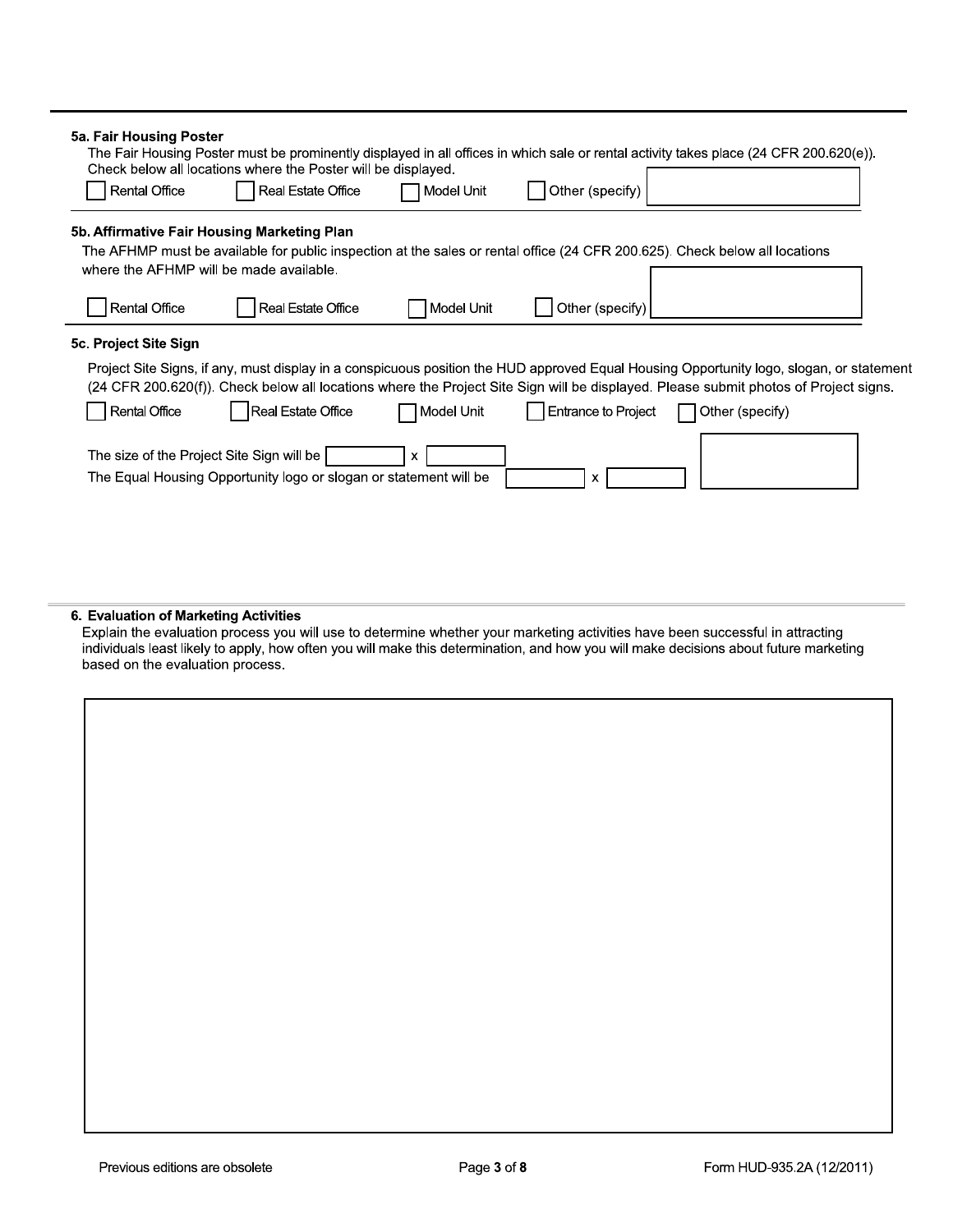#### 7a. Marketing Staff

What staff positions are/will be responsible for affirmative marketing?

#### 7b. Staff Training and Assessment: AFHMP

- (1) Has staff been trained on the AFHMP? Please Select Yes or No
- (2) Has staff been instructed in writing and orally on non-discrimination and fair housing policies as required by 24 CFR 200.620(c)? Please Select Yes or No
- (3) If yes, who provides instruction on the AFHMP and Fair Housing Act, and how frequently?

(4) Do you periodically assess staff skills on the use of the AFHMP and the application of the Fair Housing Act? Please Select Yes or No

(5) If yes, how and how often?

## 7c. Tenant Selection Training/Staff

- (1) Has staff been trained on tenant selection in accordance with the project's occupancy policy, including any residency preferences? Please Select Yes or No
- (2) What staff positions are/will be responsible for tenant selection?

#### 7d. Staff Instruction/Training:

Describe AFHM/Fair Housing Act staff training, already provided or to be provided, to whom it was/will be provided, content of training, and the dates of past and anticipated training. Please include copies of any AFHM/Fair Housing staff training materials.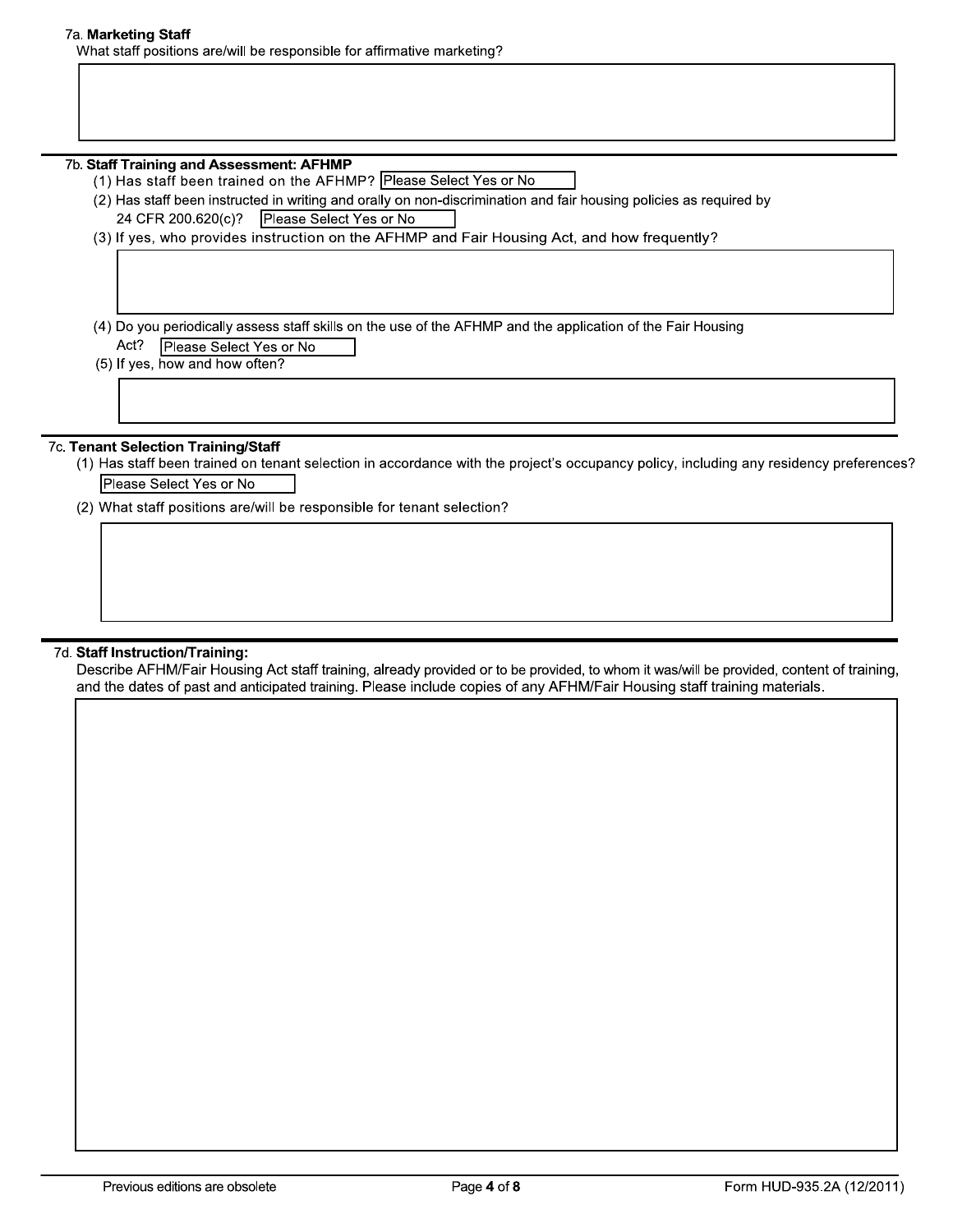8. Additional Considerations Is there anything else you would like to tell us about your AFHMP to help ensure that your program is marketed to those least likely to apply for housing in your project? Please attach additional sheets, as needed.

# 9. Review and Update

By signing this form, the applicant/respondent agrees to implement its AFHMP, and to review and update its AFHMP in accordance with the instructions to item 9 of this form in order to ensure continued compliance with HUD's Affirmative Fair Housing Marketing Regulations (see 24 CFR Part 200, Subpart M). I hereby certify that all the information stated herein, as well as any information provided in the accompaniment herewith, is true and accurate. Warning: HUD will prosecute false claims and statements. Conviction may result in criminal and/or civil penalties. (See 18 U.S.C. 1001, 1010, 1012; 31 U.S.C. 3729, 3802).

Signature of person submitting this Plan & Date of Submission (mm/dd/yyyy)

| Name (type or print)                                      |                                                               |
|-----------------------------------------------------------|---------------------------------------------------------------|
| <b>Title &amp; Name of Company</b>                        |                                                               |
|                                                           |                                                               |
| For HUD-Office of Housing Use Only<br>Reviewing Official: | For HUD-Office of Fair Housing and Equal Opportunity Use Only |
|                                                           | Approval<br>Disapproval                                       |
|                                                           |                                                               |
|                                                           |                                                               |
| Signature & Date (mm/dd/yyyy)                             | Signature & Date (mm/dd/yyyy)                                 |
| Name<br>(type<br>or<br>print)                             | Name<br>(type<br> or<br>print)                                |
| Title                                                     | <b>Title</b>                                                  |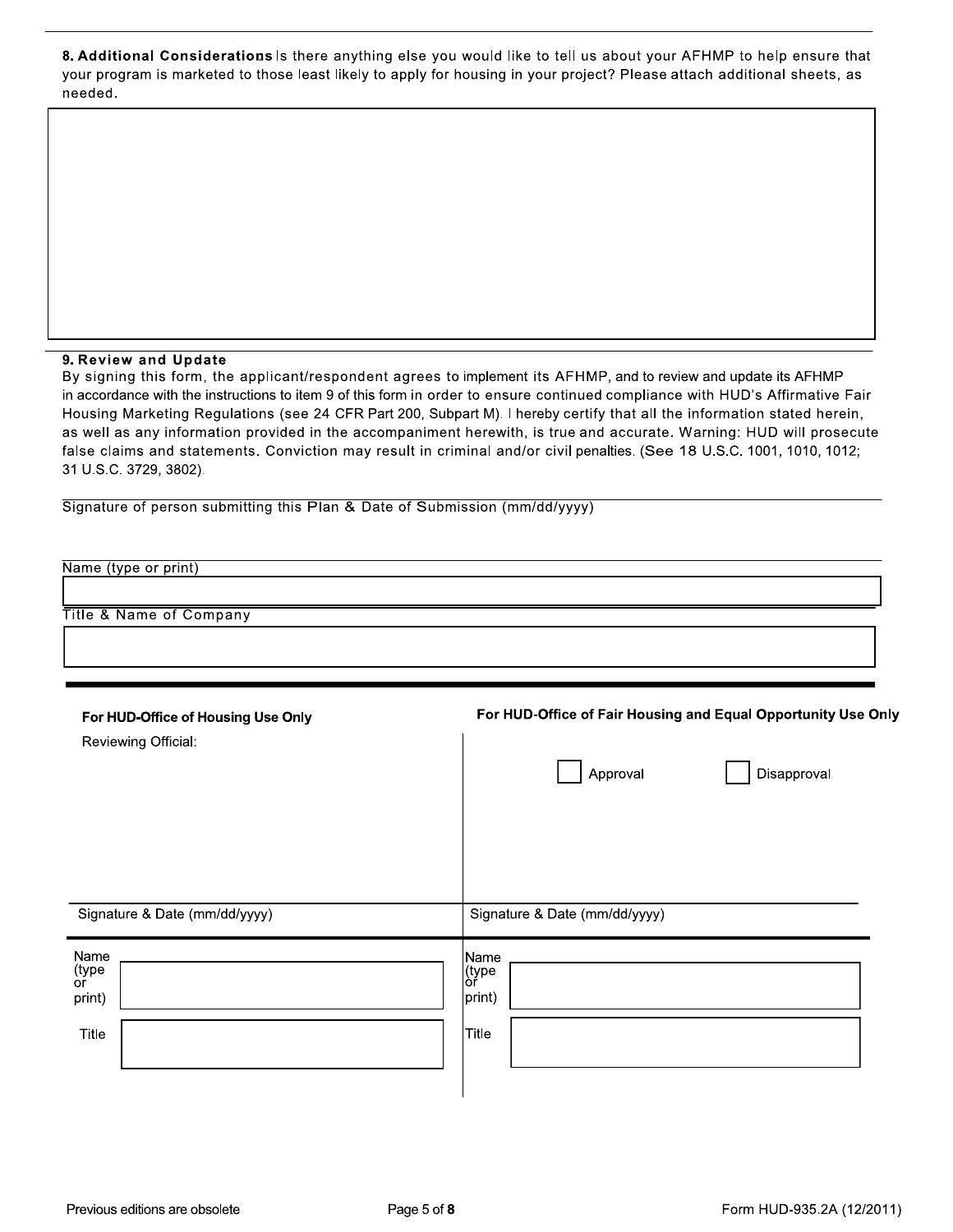Public reporting burden for this collection of information is estimated to average six (6) hours per initial response, and four (4) hours for updated plans, including the time for reviewing instructions, searching existing data sources, gathering and maintaining the data needed, and completing and reviewing the collection of information. This agency may not collect this information, and you are not required to complete this form, unless it displays a currently valid Office of Management and Budget (OMB) control number.

Purpose of Form: All applicants for participation in FHA subsidized and unsubsidized multifamily housing programs with five or more units (see 24 CFR 200.615) must complete this Affirmative Fair Housing Marketing Plan (AFHMP) form as specified in 24 CFR 200.625, and in accordance with the requirements in 24 CFR 200.620. The purpose of this AFHMP is to help applicants offer equal housing opportunities regardless of race, color, national origin, religion, sex, familial status, or disability. The AFHMP helps owners/agents (respondents) effectively market the availability of housing opportunities to individuals of both minority and non-minority groups that are least likely to apply for occupancy. Affirmative fair housing marketing and planning should be part of all new construction, substantial rehabilitation, and existing project marketing and advertising activities.

An AFHM program, as specified in this Plan, shall be in effect for each multifamily project throughout the life of the mortgage (24 CFR 200.620(a)). The AFHMP, once approved by HUD, must be made available for public inspection at the sales or rental offices of the respondent (24 CFR 200.625) and may not be revised without HUD approval. This form contains no questions of a confidential nature.

Applicability: The form and worksheets must be completed and submitted by all FHA subsidized and unsubsidized multifamily housing program applicants.

# **INSTRUCTIONS:**

# Send completed form and worksheets to your local HUD Office, Attention: Director, Office of Housing

#### Part 1: Applicant/Respondent and Project

Identification. Blocks 1a, 1b, 1c, 1g, 1h, and 1i are selfexplanatory.

Block 1d- Respondents may obtain the Census tract number from the U.S. Census Bureau (http://factfinder2.census.gov/main.html) when completing Worksheet One.

Block 1e-Respondents should identify both the housing market area and the expanded housing market area for their multifamily housing projects. Use abbreviations if necessary. A housing market area is the area from which a multifamily housing project owner/agent may reasonably expect to draw a substantial number of its tenants. This could be a county or Metropolitan Division. The U.S. Census Bureau provides a range of levels to draw from.

An expanded housing market area is a larger geographic area, such as a Metropolitan Division or a Metropolitan Statistical Area, which may provide additional demographic diversity in terms of race, color, national origin, religion, sex, familial status, or disability.

Block 1f- The applicant should complete this block only if a Managing Agent (the agent cannot be the applicant) is implementing the AFHMP.

#### Part 2: Type of AFHMP

Block 2a- Respondents should indicate the status of the AFHMP, i.e., initial or updated, as well as the date of the first approved AFHMP. Respondents should also provide the reason (s) for the current update, whether the update is based on the five-year review or due to significant changes in project or local demographics (See instructions for Part  $9).$ 

Block 2b-Respondents should identify all groups HUD has approved for occupancy in the subject project, in accordance with the contract, grant, etc.

Block 2c- Respondents should specify the date the project was/will be first occupied.

Block 2d- For new construction and substantial rehabilitation projects, advertising must begin at least 90 days prior to initial occupancy. In the case of existing projects, respondents should indicate whether the advertising will be used to fill existing vacancies, to place individuals on the project's waiting list, or to re-open a closed waiting list. Please indicate how many people are on the waiting list when advertising begins.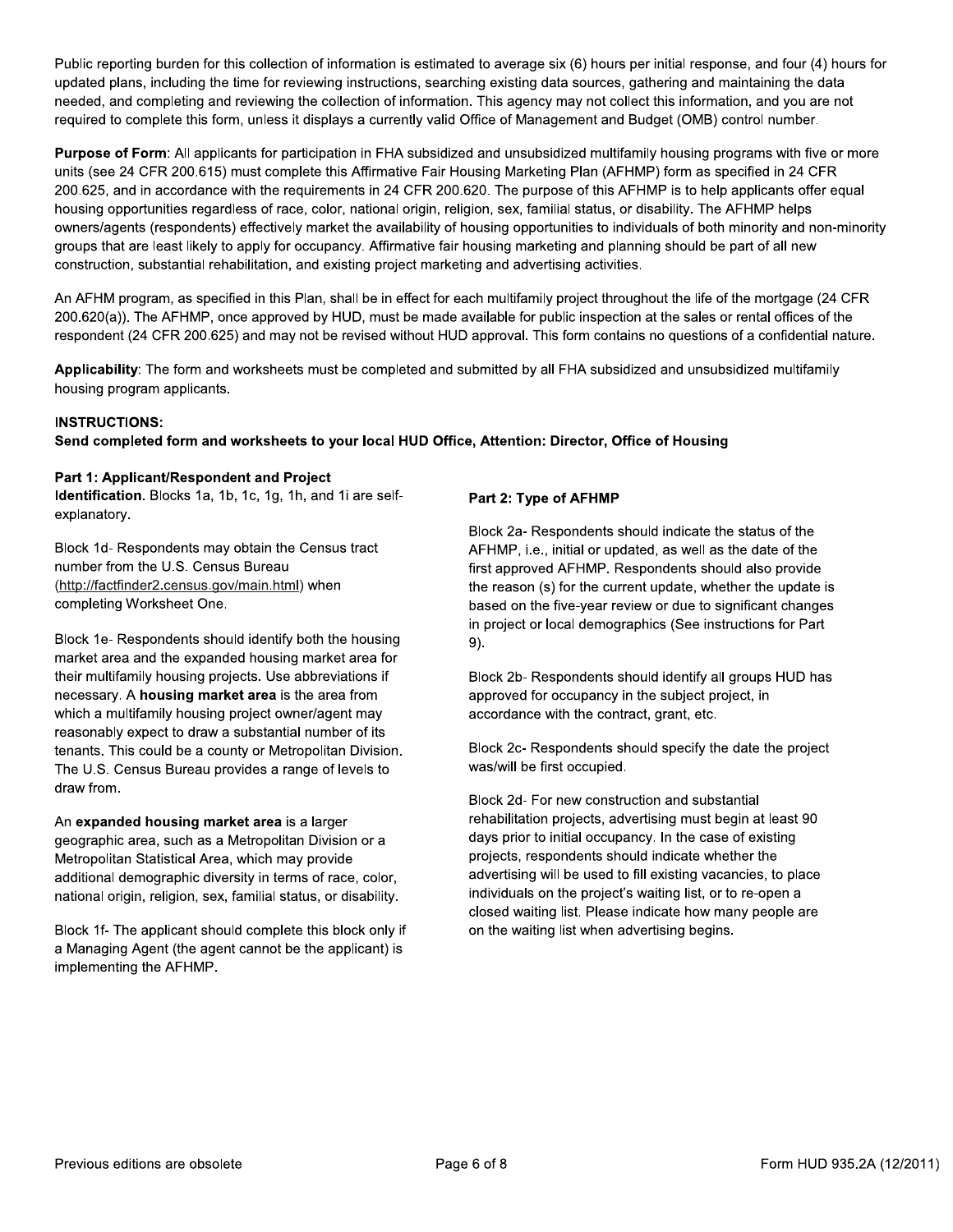#### Part 3 Demographics and Marketing Area.

"Least likely to apply" means that there is an identifiable presence of a specific demographic group in the housing market area, but members of that group are not likely to apply for the housing without targeted outreach, including marketing materials in other languages for limited English proficient individuals, and alternative formats for persons with disabilities. Reasons for not applying may include, but are not limited to, insufficient information about housing opportunities, language barriers, or transportation impediments.

Block 3a - Using Worksheet 1, the respondent should indicate the demographic composition of the project's residents, current project applicant data, census tract, housing market area, and expanded housing market area. The applicable housing market area and expanded housing market area should be indicated in Block 1e. Compare groups within rows/across columns on Worksheet 1 to identify any under-represented group(s) relative to the surrounding housing market area and expanded housing market area, i.e., those group(s) "least likely to apply" for the housing without targeted outreach and marketing. If there is a particular group or subgroup with members of a protected class that has an identifiable presence in the housing market area, but is not included in Worksheet 1, please specify under "Other."

Respondents should use the most current demographic data from the U.S. Census or another official source such as a local government planning office. Please indicate the source of your data in Part 8 of this form.

Block 3b - Using the information from the completed Worksheet 1, respondents should identify the demographic group(s) least likely to apply for the housing without special outreach efforts by checking all that apply.

#### Part 4 - Marketing Program and Residency Preference (if any).

Block 4a - A residency preference is a preference for admission of persons who reside or work in a specified geographic area (see 24 CFR 5.655(c)(1)(ii)). Respondents should indicate whether a residency preference is being utilized, and if so, respondents should specify if it is new, revised, or continuing. If a respondent wishes to utilize a residency preference, it must state the preference area (and provide a map delineating the precise area) and state the reason for having such a preference. The respondent must ensure that the preference is in accordance with the nondiscrimination and equal opportunity requirements in 24 CFR  $5.105(a)$  (see 24 CFR  $5.655(c)(1)$ ).

Respondents should use Worksheet 2 to show how the percentage of the eligible population living or working in the residency preference area compares to that of residents of the project, project applicant data, census tract, housing market area, and expanded housing market area. The percentages would be the same as shown on completed Worksheet 1.

Block 4b - Using Worksheet 3, respondents should describe their use of community contacts to help market the project to those least likely to apply. This table should include the name of a contact person, his/her address, telephone number, previous experience working with the target population(s), the approximate date contact was/will be initiated, and the specific role the community contact will play in assisting with affirmative fair housing marketing or outreach.

Block 4c - Using Worksheet 4, respondents should describe their proposed method(s) of advertising to market to those least likely to apply. This table should identify each media option, the reason for choosing this media, and the language of the advertisement. Alternative format(s) that will be used to reach persons with disabilities, and logo(s) that will appear on the various materials (as well as their size) should be described. Please attach a copy of the advertising or marketing material.

# Part 5 - Availability of the Fair Housing Poster, AFHMP, and Project Site Sign.

Block 5a - The Fair Housing Poster must be prominently displayed in all offices in which sale or rental activity takes place (24 CFR 200.620(e)). Respondents should indicate all locations where the Fair Housing Poster will be displayed.

Block 5b - The AFHMP must be available for public inspection at the sales or rental office (24 CFR 200.625). Check all of the locations where the AFHMP will be available.

Block 5c - The Project Site Sign must display in a conspicuous position the HUD-approved Equal Housing Opportunity logo. slogan, or statement (24 CFR 200.620(f)). Respondents should indicate where the Project Site Sign will be displayed, as well as the size of the Sign and the size of the logo, slogan, or statement. Please submit photographs of project site signs.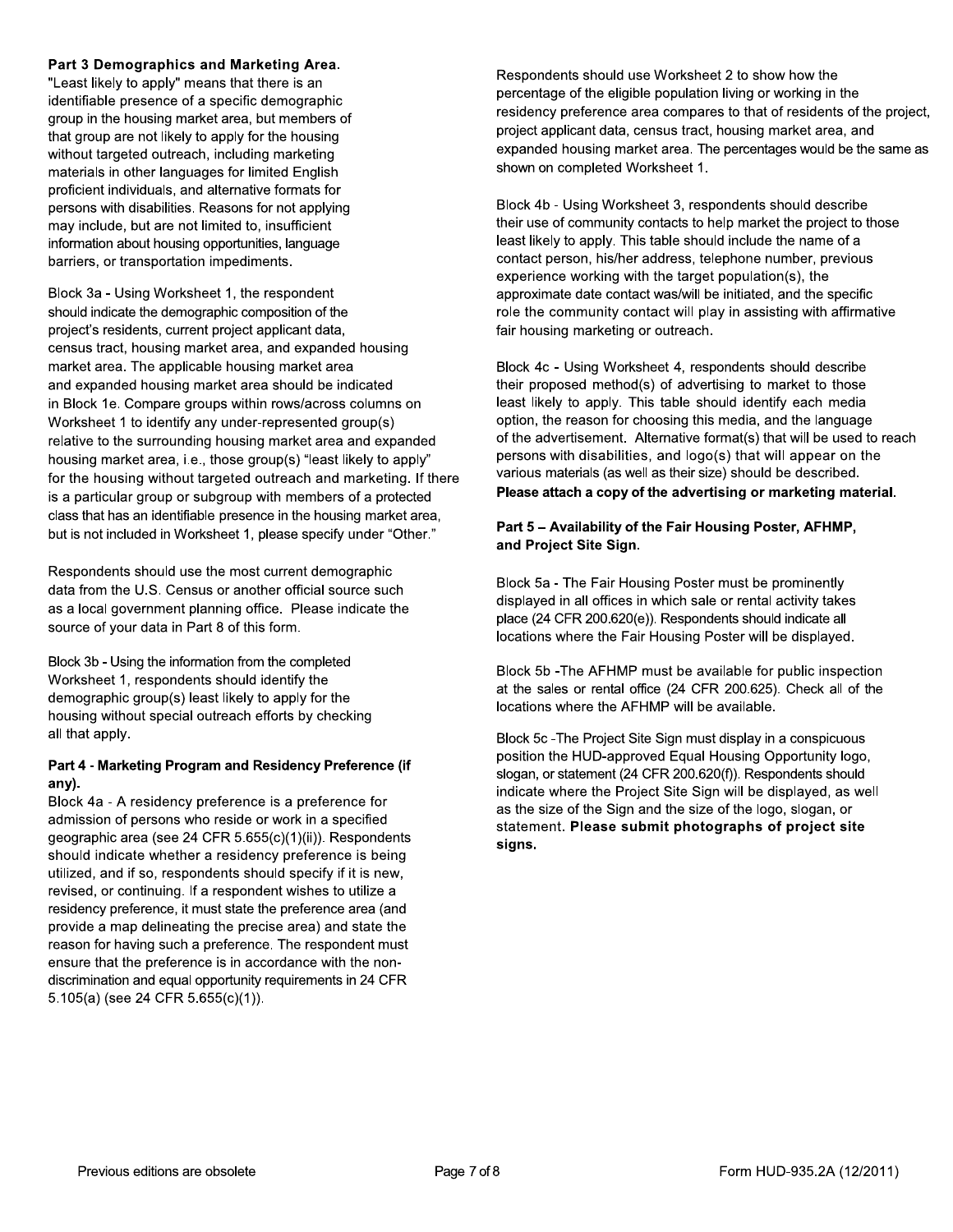## Part 6 - Evaluation of Marketing Activities.

Respondents should explain the evaluation process to be used to determine if they have been successful in attracting those individuals identified as least likely to apply. Respondents should also explain how they will make decisions about future marketing activities based on the evaluations.

# Part 7- Marketing Staff and Training.

Block 7a - Respondents should identify staff positions that are/will be responsible for affirmative marketing.

Block 7b - Respondents should indicate whether staff has been trained on the AFHMP and Fair Housing Act. Please indicate who provides the training and how frequently. In addition, respondents should specify whether they periodically assess staff members' skills in using the AFHMP and in applying the Fair Housing Act. They should state how often they assess employee skills and how they conduct the assessment.

Block 7c - Respondents should indicate whether staff has been trained on tenant selection in accordance with the project's occupancy policy, including residency preferences (if any). Respondents should also identify those staff positions that are/will be responsible for tenant selection.

Block 7d - Respondents should include copies of any written materials related to staff training, and identify the dates of past and anticipated training.

# Part 8 - Additional Considerations.

Respondents should describe their efforts not previously mentioned that were/are planned to attract those individuals least likely to apply for the subject housing.

#### Part 9 - Review and Update.

By signing the respondent assumes responsibility for implementing the AFHMP. Respondents must review their AFHMP every five years or when the local Community Development jurisdiction's Consolidated Plan is updated, or when there are significant changes in the demographics of the project or the local housing market area. When reviewing the plan, the respondent should consider the current demographics of the housing market area to determine if there have been demographic changes in the population in terms of race, color, national origin, religion, sex, familial status, or disability. The respondent will then determine if the population least to likely to apply for the housing is still the population identified in the AFHMP, whether the advertising and publicity cited in the current AFHMP are still appropriate, or whether advertising sources should be modified or expanded. Even if the demographics of the housing market area have not changed, the respondent should determine if the outreach currently being performed is reaching those it is intended to reach as measured by project occupancy and applicant data. If not, the AFHMP should be updated. The revised AFHMP must be submitted to HUD for approval. HUD may review whether the affirmative marketing is actually being performed in accordance with the AFHMP. If based on their review. respondents determine the AFHMP does not need to be revised, they should maintain a file documenting what was reviewed, what was found as a result of the review, and why no changes were required. HUD may review this documentation.

# Notification of Intent to Begin Marketing.

No later than 90 days prior to the initiation of rental marketing activities, the respondent must submit notification of intent to begin marketing. The notification is required by the AFHMP Compliance Regulations (24 CFR 108.15). The Notification is submitted to the Office of Housing in the HUD Office servicing the locality in which the proposed housing will be located. Upon receipt of the Notification of Intent to Begin Marketing from the applicant, the monitoring office will review any previously approved plan and may schedule a pre-occupancy conference. Such conference will be held prior to initiation of sales/rental marketing activities. At this conference, the previously approved AFHMP will be reviewed with the applicant to determine if the plan, and/or its proposed implementation, requires modification prior to initiation of marketing in order to achieve the objectives of the AFHM regulation and the plan.

OMB approval of the AFHMP includes approval of this notification procedure as part of the AFHMP. The burden hours for such notification are included in the total designated for this AFHMP form.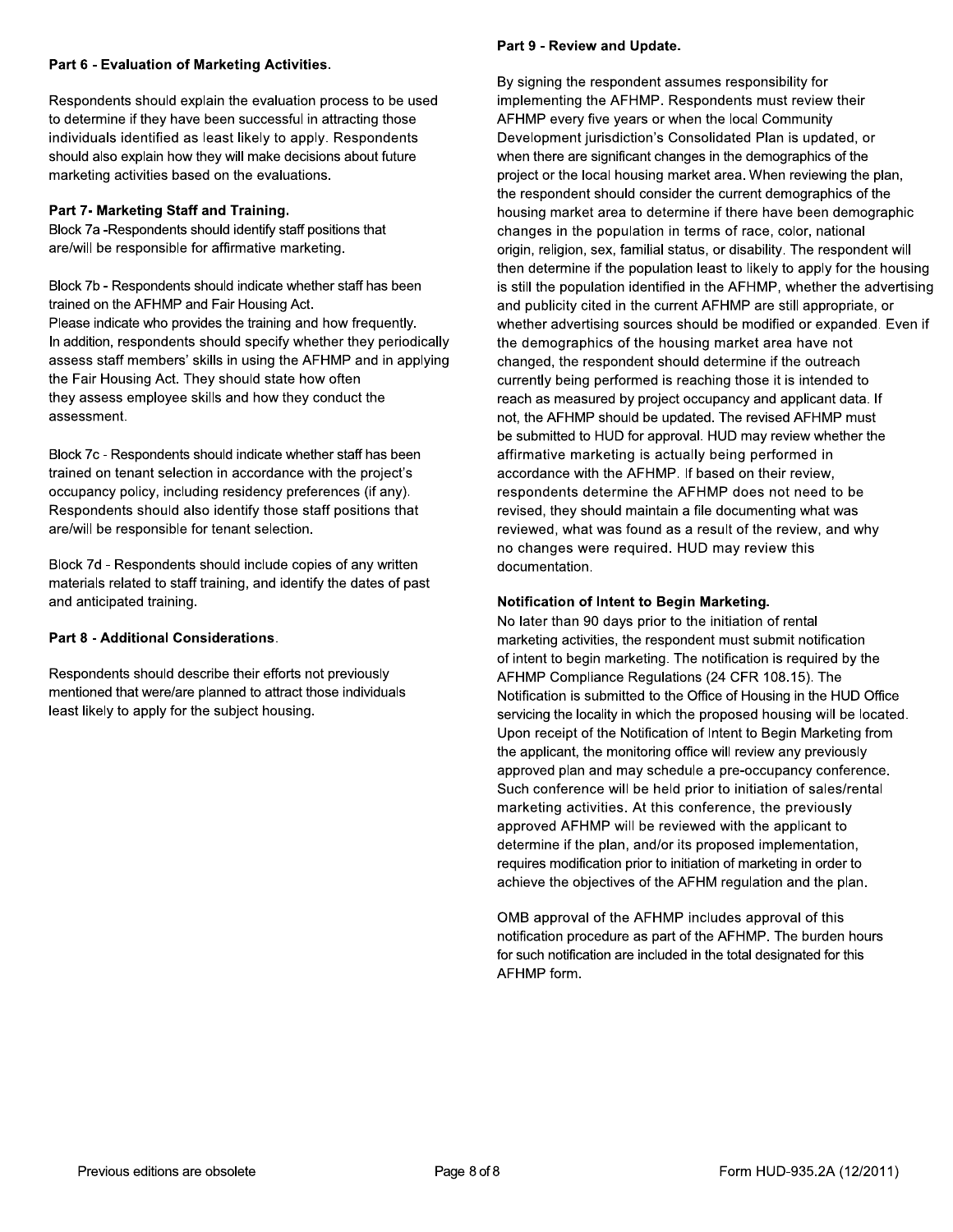# Worksheet 1: Determining Demographic Groups Least Likely to Apply for Housing Opportunities (See AFHMP, Block 3b)

In the respective columns below, indicate the percentage of demographic groups among the project's residents, current project applicant data, census tract, housing market area, and expanded housing market area (See instructions to Block 1e). If you are a new construction or substantial rehabilitation project and do not have residents or project applicant data, only report information for census tract, housing market area, and expanded market area. The purpose of this information is to identify any under-representation of certain demographic groups in terms of race, color, national origin, religion, sex, familial status, or disability. If there is significant under-representation of any demographic group among project residents or current applicants in relation to the housing/expanded housing market area, then targeted outreach and marketing should be directed towards these individuals least likely to apply. Please indicate under-represented groups in Block 3b of the AFHMP. Please attach maps showing both the housing market area and the expanded housing market area.

| Demographic<br>Characteristics                  | <b>Project's</b><br>Residents | Project's<br>Applicant Data | <b>Census Tract</b> | <b>Housing Market Area</b> | <b>Expanded</b><br>Housing Market<br>Area |
|-------------------------------------------------|-------------------------------|-----------------------------|---------------------|----------------------------|-------------------------------------------|
| % White                                         |                               |                             |                     |                            |                                           |
| % Black or African<br>American                  |                               |                             |                     |                            |                                           |
| % Hispanic or Latino                            |                               |                             |                     |                            |                                           |
| % Asian                                         |                               |                             |                     |                            |                                           |
| % American Indian or<br>Alaskan Native          |                               |                             |                     |                            |                                           |
| % Native Hawaiian or<br>Pacific Islander        |                               |                             |                     |                            |                                           |
| %Persons<br>with<br><b>Disabilities</b>         |                               |                             |                     |                            |                                           |
| % Families with Children<br>under the age of 18 |                               |                             |                     |                            |                                           |
| Other (specify)                                 |                               |                             |                     |                            |                                           |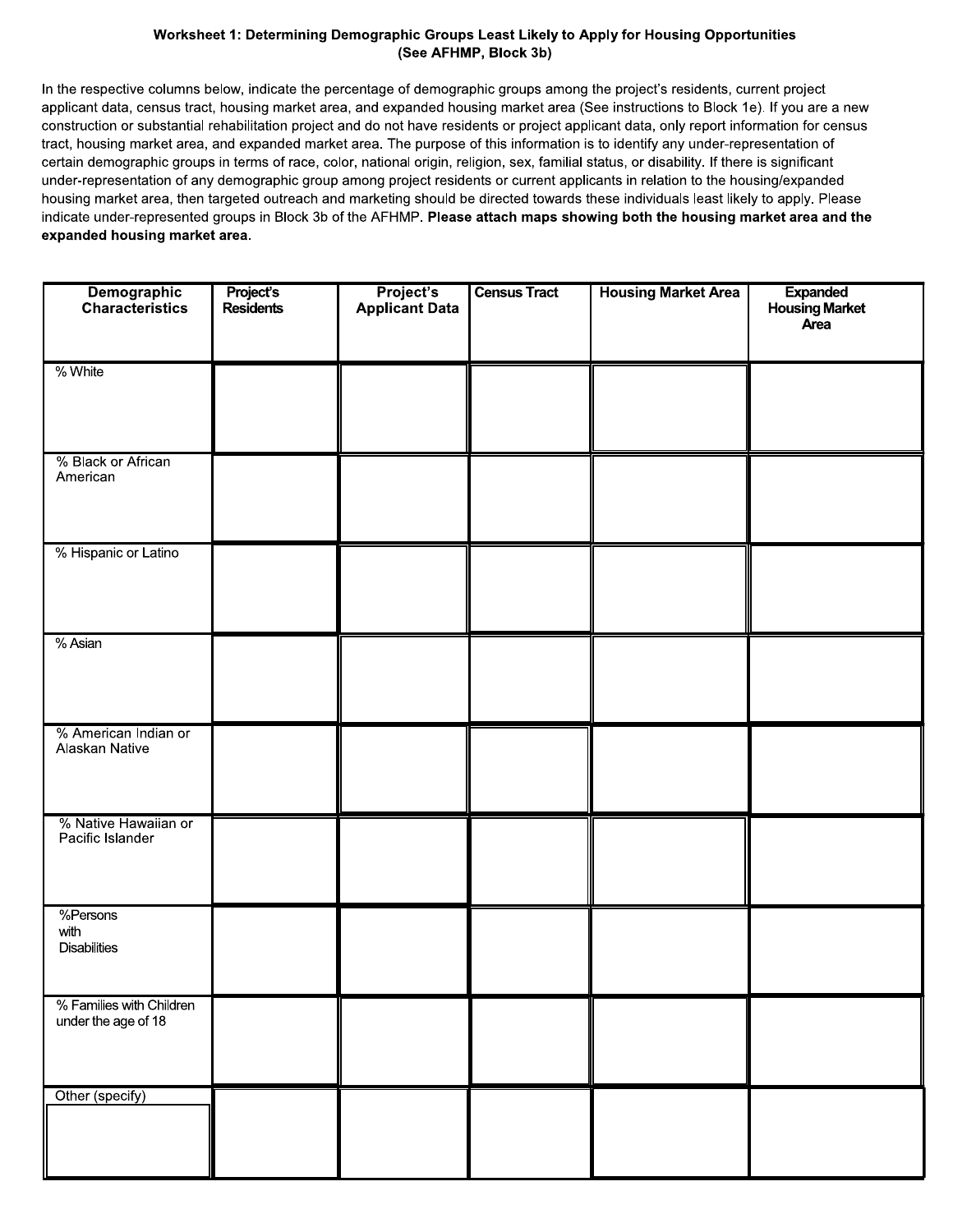#### Worksheet 2: Establishing a Residency Preference Area (See AFHMP, Block 4a)

Complete this Worksheet if you wish to continue, revise, or add a residency preference, which is a preference for admission of persons who reside or work in a specified geographic area (see 24 CFR  $5.655(c)(1)(ii)$ ). If a residency preference is utilized, the preference must be in accordance with the non-discrimination and equal opportunity requirements contained in 24 CFR 5.105(a). This Worksheet will help show how the percentage of the population in the residency preference area compares to the demographics of the project 's residents, applicant data, census tract, housing market area, and expanded housing market area. Please attach a map clearly delineating the residency preference geographical area.

| <b>Demographic</b><br><b>Characteristics</b>       | Project's<br><b>Residents</b><br>(as determined<br>in Worksheet 1) | Project's<br><b>Applicant Data</b><br>(as determined<br>in Worksheet 1) | <b>Census Tract</b><br>(as determined<br>in Worksheet<br>1) | <b>Housing Market</b><br>Area (as<br>determined<br>in Worksheet 1) | <b>Expanded</b><br><b>Housing Market</b><br>Area<br>(as determined in<br>Worksheet 1) | <b>Residency</b><br>Preference Area<br>(if applicable) |
|----------------------------------------------------|--------------------------------------------------------------------|-------------------------------------------------------------------------|-------------------------------------------------------------|--------------------------------------------------------------------|---------------------------------------------------------------------------------------|--------------------------------------------------------|
| % White                                            |                                                                    |                                                                         |                                                             |                                                                    |                                                                                       |                                                        |
| % Black or African<br>American                     |                                                                    |                                                                         |                                                             |                                                                    |                                                                                       |                                                        |
| % Hispanic or<br>Latino                            |                                                                    |                                                                         |                                                             |                                                                    |                                                                                       |                                                        |
| % Asian                                            |                                                                    |                                                                         |                                                             |                                                                    |                                                                                       |                                                        |
| % American Indian<br>or Alaskan Native             |                                                                    |                                                                         |                                                             |                                                                    |                                                                                       |                                                        |
| % Native Hawaiian<br>or Pacific Islander           |                                                                    |                                                                         |                                                             |                                                                    |                                                                                       |                                                        |
| % Persons with<br><b>Disabilities</b>              |                                                                    |                                                                         |                                                             |                                                                    |                                                                                       |                                                        |
| % Families with<br>Children under the<br>age of 18 |                                                                    |                                                                         |                                                             |                                                                    |                                                                                       |                                                        |
| Other (specify)                                    |                                                                    |                                                                         |                                                             |                                                                    |                                                                                       |                                                        |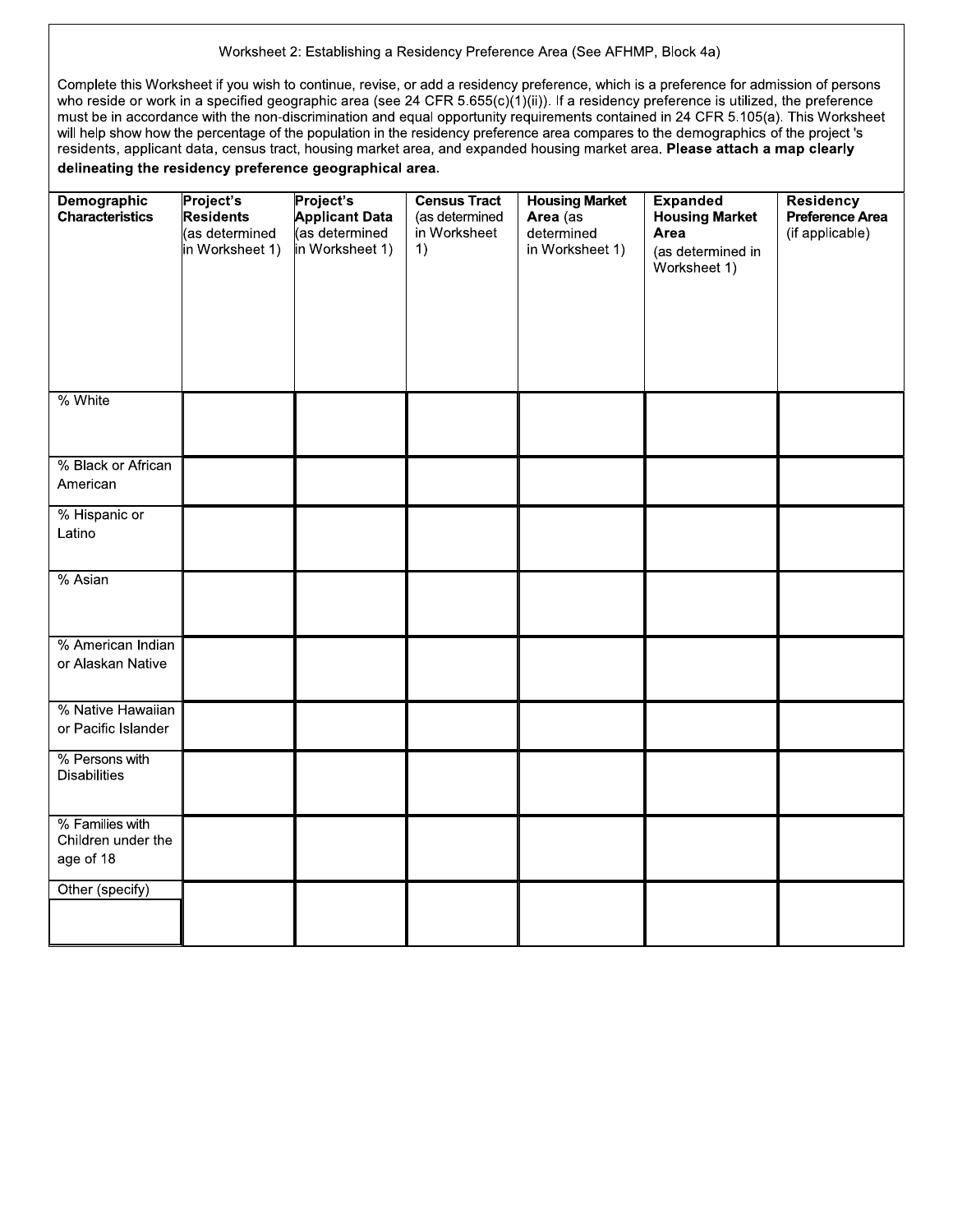# Worksheet 3: Proposed Marketing Activities - Community Contacts (See AFHMP, Block 4b)

For each targeted marketing population designated as least likely to apply in Block 3b, identify at least one community contact organization you will use to facilitate outreach to the particular population group. This could be a social service agency, religious body, advocacy group, community center, etc. State the names of contact persons, their addresses, their telephone numbers, their previous experience working with the target population, the approximate date contact was/will be initiated, and the specific role they will play in assisting with the affirmative fair housing marketing. Please attach additional pages if necessary.

| Community Contact(s), including required information noted above.<br><b>Targeted Population(s)</b> |  |  |  |  |
|----------------------------------------------------------------------------------------------------|--|--|--|--|
|                                                                                                    |  |  |  |  |
|                                                                                                    |  |  |  |  |
|                                                                                                    |  |  |  |  |
|                                                                                                    |  |  |  |  |
|                                                                                                    |  |  |  |  |
|                                                                                                    |  |  |  |  |
|                                                                                                    |  |  |  |  |
|                                                                                                    |  |  |  |  |
|                                                                                                    |  |  |  |  |
|                                                                                                    |  |  |  |  |
|                                                                                                    |  |  |  |  |
|                                                                                                    |  |  |  |  |
|                                                                                                    |  |  |  |  |
|                                                                                                    |  |  |  |  |